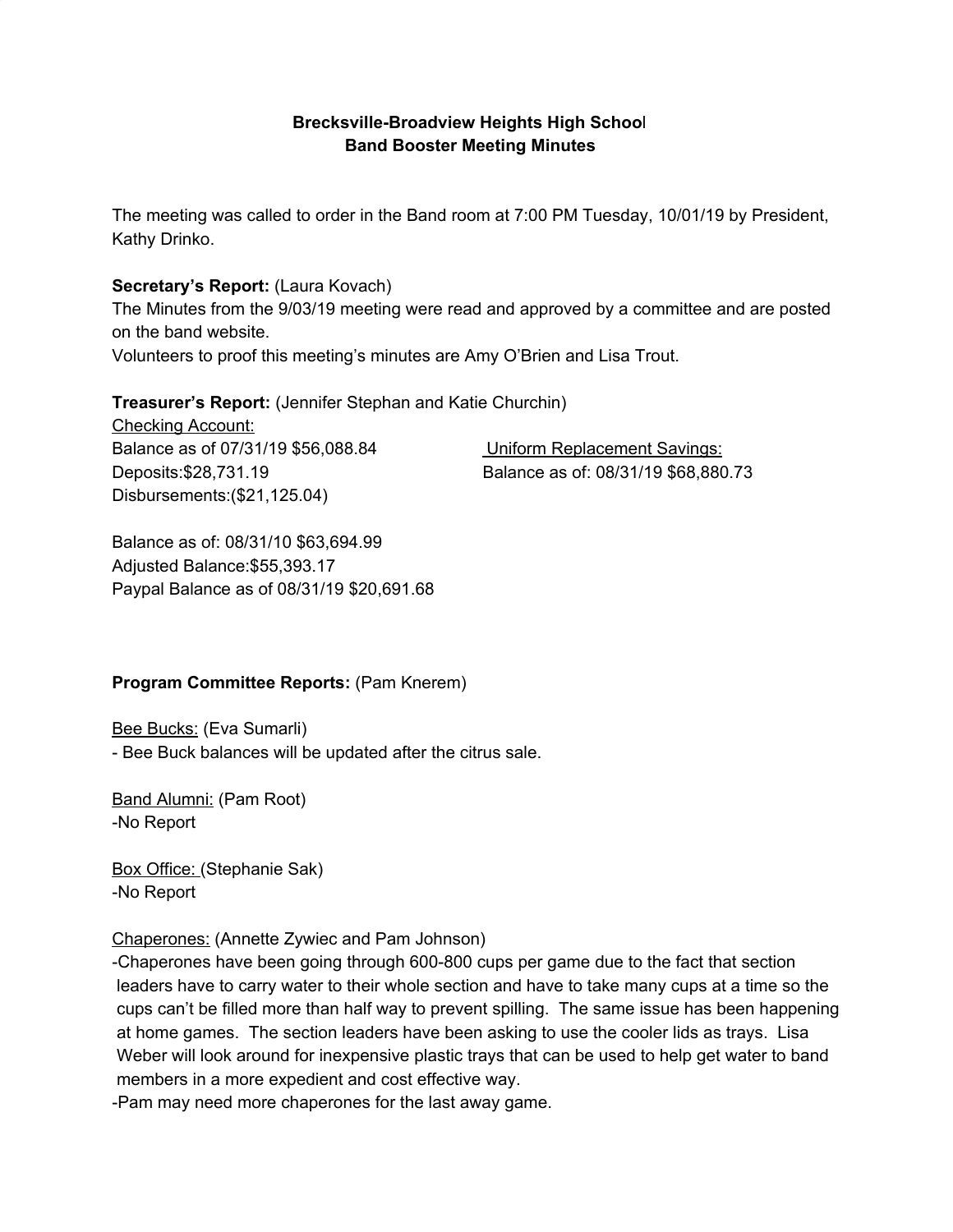Drumline: (Pam Knerem) -No Report

Hospitality/Game Snacks: (Lisa Weber) -Lisa has plenty of snacks for the rest of the season.

Flagline: (Kim Traum and Michelle Goldthorpe) -No Report

PSO: (Michelle Banks)

-The School Board was faced with many unhappy parents who voiced their disappointment over the decision to put off breaking ground on the new Elementary building to a later date. -School audits are going well.

-The School Board has approved students of BBHHS to travel to Davos,Switzerland to attend the Global Leadership Summit.

-Take back togetherness dates have been announced for the 2019-2020 school year. -An online digital archive is being created for the BBHCSD. Anyone who has old photos or memorabilia they would like to share are asked to contact the School Board.

-Student volunteers are needed for the Active Shooter/Safety Drill on Friday, October 11th. -Sip-N-Support will be held February, 13th 2020. It will have a Valentine's Day theme.

Publicity: (Melissa Burdick)

-Pam Knerem will send Melissa Trunk or Treat information.

Senior Night: (Amy O'Brien)

-Amy sent around a food donation sheet for Senior Night.

-Her new co-chair is Anna Panagiotou.

-She will be sending out a letter to Senior parents soon.

-Amy will also create a sign-up genius for volunteers to help.

# Swarm Board and Decorations: (Lisa Trout)

-Lockers were decorated with a Disney theme in anticipation of the debut of the new Disney half time show.

-Lisa is busy getting the Senior locker decorations ready.

Uniforms: (Lori Reagan, Rima Julien, Sheyenne Uhlir and Linda Gauntner)

-Four new concert jackets and three new pairs of pants needed to be ordered recently. The cost was under \$400.00.

-Lori will be ordering 70-75 red t-shirts for 8th grade night which is on Friday, October 18th.

-Lori asked if the money from the raincoat blanket sales would be going into the Uniform Replacement fund. The money raised from the blankets will go into the general Band Booster fund.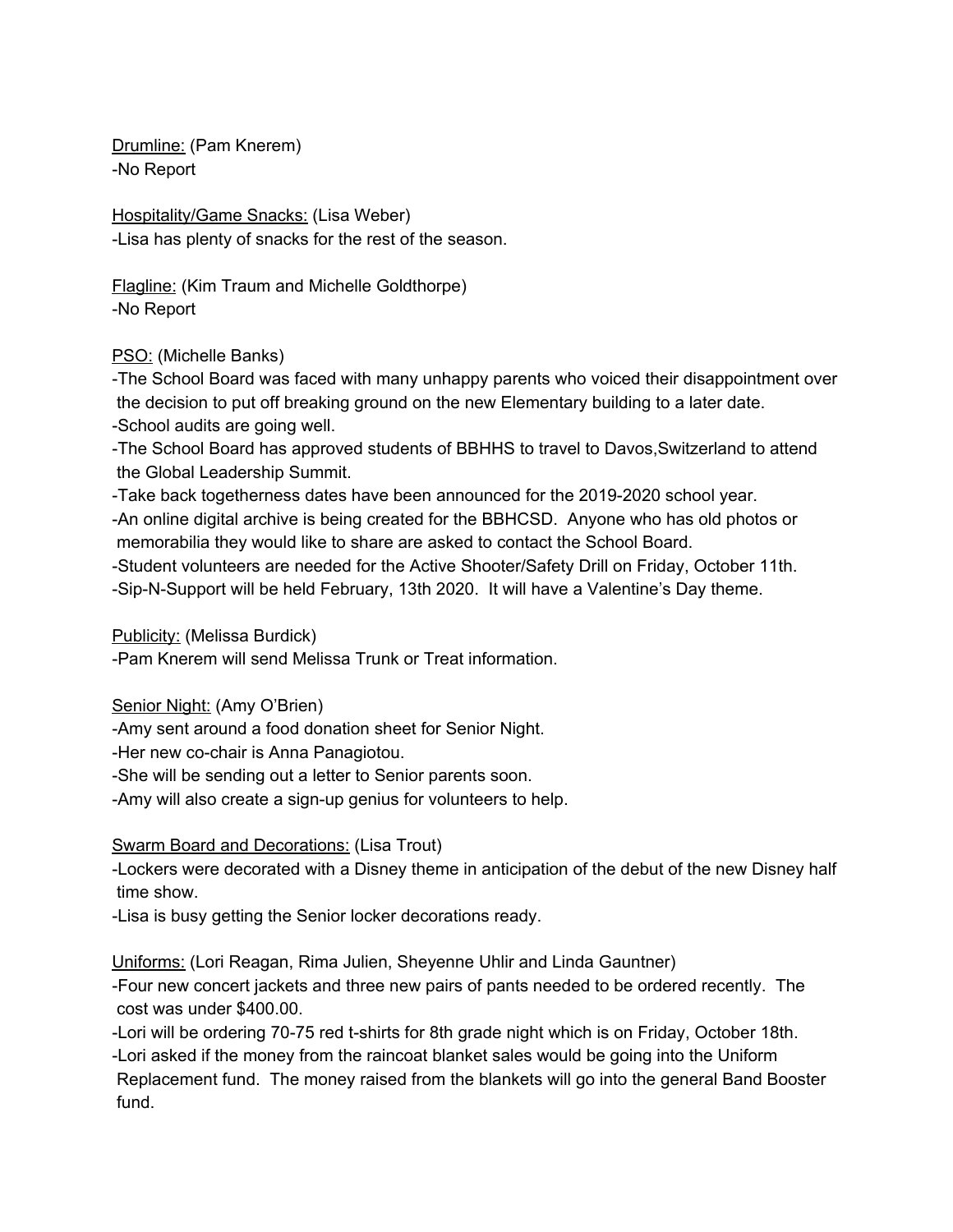Summer Uniforms: ( Lisa Karakostas, Laura Mroczka and Melinda Torres) -No Report

Yard Signs: (Alicia Ravagnani) No Report.

## **Ways and Means Committee Reports:** (Michelle McGrath)

Athletic Programs: ( Melissa Burdick)

-All but \$50 is in from Program Sales.

-The total came to \$13,048 with the net total of \$11,502. This was up \$600.00 from last year.

-The Winter production schedule is underway. Melissa is just waiting for the Athletic Boosters to confirm some dates.

#### Athletic Program Sales: (Michelle McGrath)

-250 programs have been sold so far this season.

-Michelle is confident the remaining programs will sell at the remaining home games.

#### Athletic Program Layout: (Kim Traum)

-Boosters are looking for someone with a graphic design background to take over for Kim to design the Winter program layout.

-Mr. Rex will post this open position on the weekly band bulletin.

## Citrus Sales: ( Allison Winokur and Barb Wisniewski)

-The Citrus Sale kick off will be presented to students on Tuesday October 8th during the evening rehearsal. A flyer has been created to aid students with sales.

-Pricing for citrus is as follows; small boxes of oranges, grapefruits and mixed are \$25, Mediums are \$30 and large boxes are \$40. The small box will be \$25 which is up a dollar from last year. The marmalade box is \$20.

-The deadline for ordering will be November 5th. Only online orders will be accepted.

-Allison and Barb ask that parents keep family orders as consolidated as possible to avoid confusion.

-Citrus pick up will be held Saturday, December 7th.

-We must sell 350 boxes of fruit to guarantee the date we want the fruit delivered.

-A sign-up Genius will be set up in November to get parent and student volunteers to help on pick up day.

Disney Raffle: (Sue Flis)

-Sue has the info flyer out.

-She will ask Mrs. Astey to put out a Remind about raffle tickets a couple weeks before the Sounds of the Stadium concert.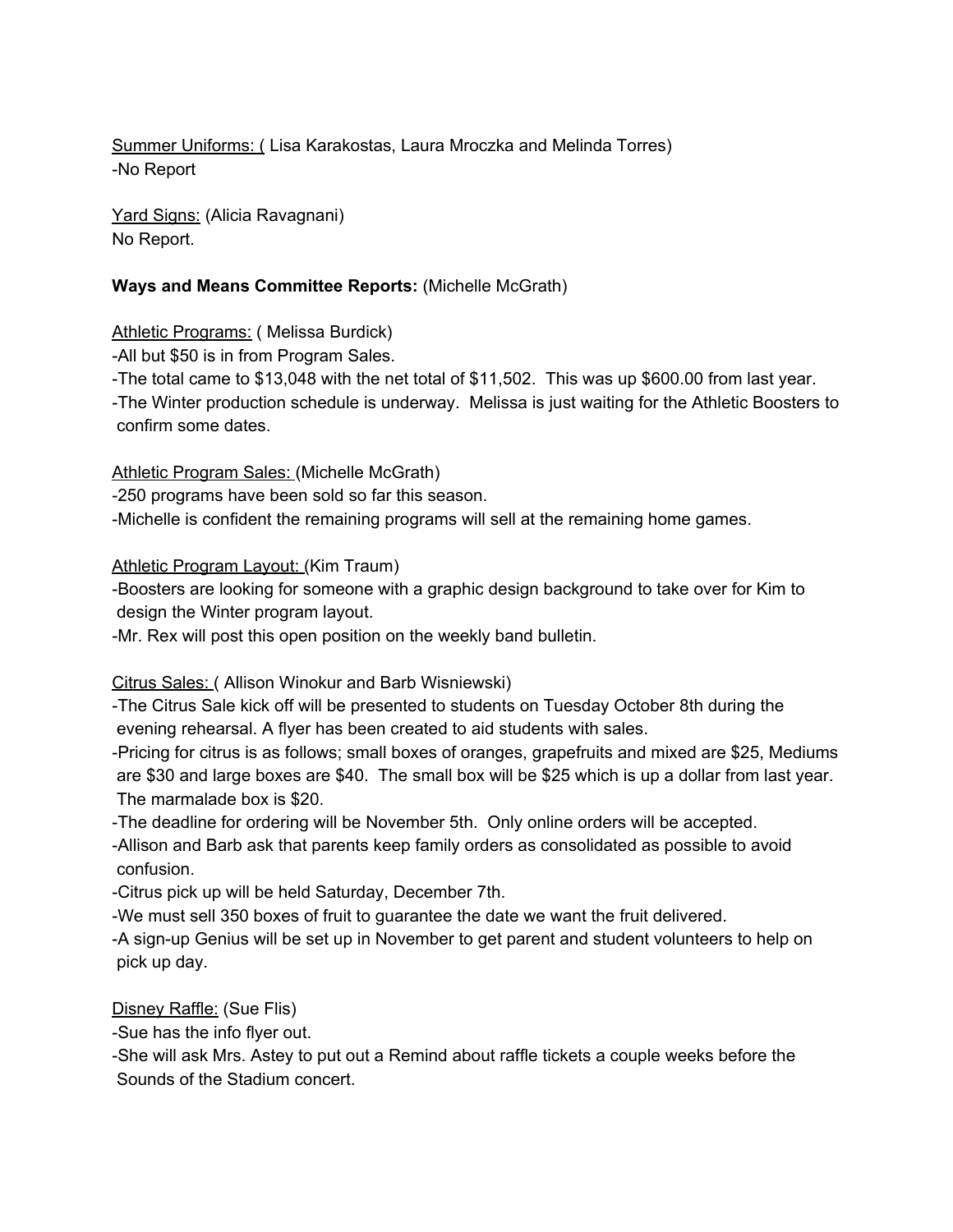Endowment/Patrons: (Michele Mihalich)

-Michele turned in a check for over \$700.00 for the Endowment/Patron fund.

-It was decided that Michele will mail out band magnets to Gold Patrons as a thank you for their support.

# Spirit Wear: (Alicia Ravagnani)

-Disney Spirit Wear will include a sleeveless top, boys and girls shorts and pajama pants. -Two of the designs being considered are Cimba in the sky or the Castle with a bee flying around it instead of Tinkerbell (however, concern was raised as to whether or not boys would like the latter design).

-Mr. Rex offered to put it out for the students to vote on which design they would prefer. -The pick up for Disney Spirit Wear will be either on citrus pick up day or at the Holiday concert.

# Pancake Breakfast/Music in Our Schools Event: (Open)

-A volunteer is urgently needed to represent the band at the upcoming organizational meetings.

Indians Tickets: (Stephanie Sak) -No Report

# **Band Director's Report:** (Mr. Rex and Mrs. Astey)

-Mr. Rex received compliments from Hudson on how well our band entered the stadium to taps and also how impressed they were with how much the band's sound has improved this year. -Chair placement information is out. Auditions are due October 16th and must be done through YouTube.

-Interims are out for the first nine weeks of the school year.

-Conservatory Day is scheduled for January 11th.

-Our website host can no longer support the band website so a new host must be found to take over. This change-over may result in a higher fee for the website.

-Due to copyright laws, The Sounds of the Stadium concert cannot be recorded to DVD. It can be recorded onto CD's but we would be charged \$475.00 to have the concert professionally recorded. An alternative is just to post it on YouTube which would incur no cost to parents. The Boosters decided against having it recorded. Mr. Rex will announce to parents that the concert will not be recorded on DVD or CD's in the weekly bulletin.

-Melissa Burdick offered to create a BeeBand channel link which would direct parents to the recordings.

-The following students were accepted into Honor Band.

- OMEA All State Band Zach Ravagnani, Kevin Williams, Evan Shaheen, Parker Lewis
- OMEA All State Jazz Ensemble Parker Lewis
- OMEA District 4 Honor Jocelyn Trout, Hayden Maschmeier
- **○** BGSU Honor Band Kristin Griffiths, Elianna Gamboa, Emma Fairchild, John **Eckert**